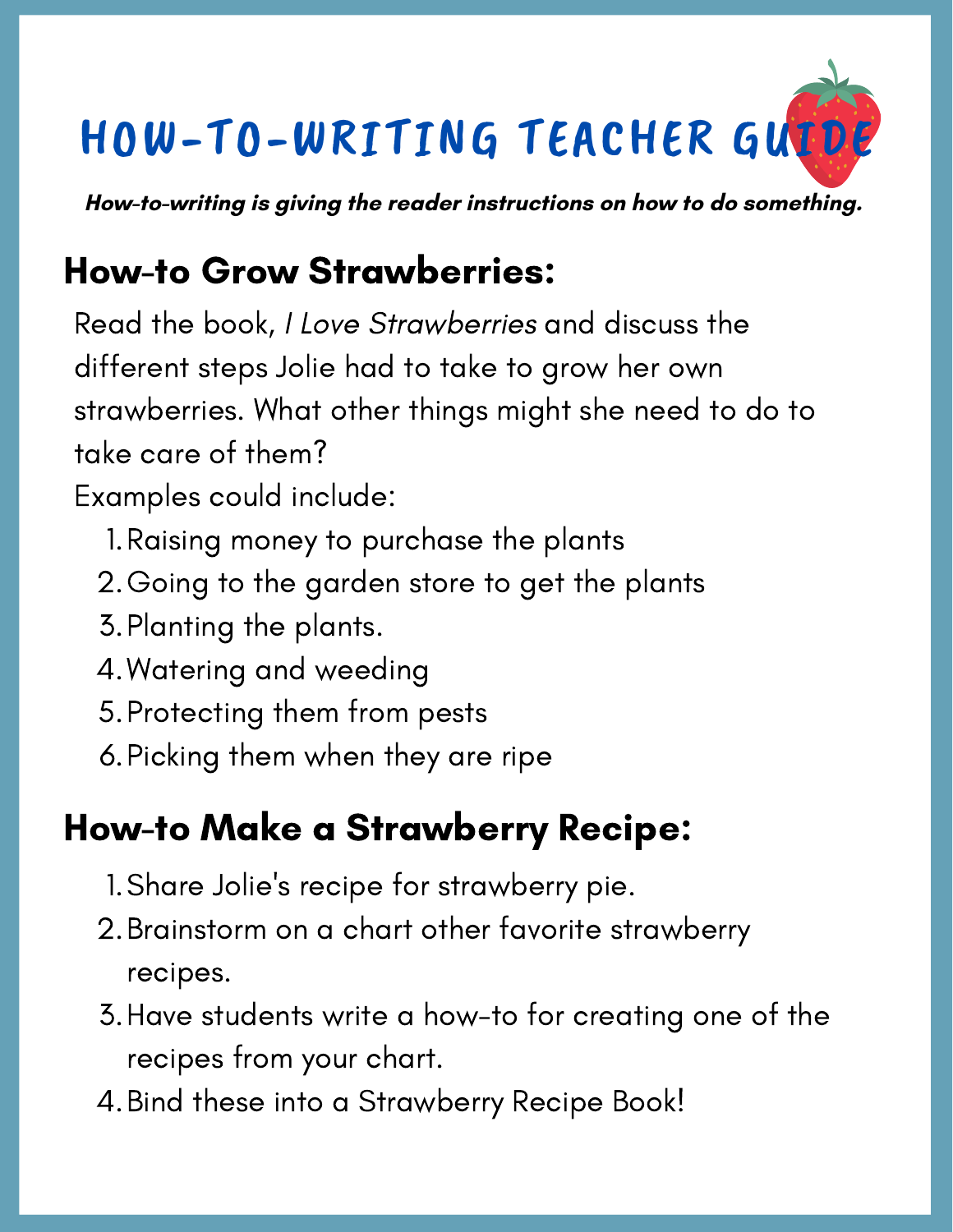# JOLIE'S RECIPE



#### Jolie ' s Yummy Strawberry Pie

#### What you need:

3-4 cups of strawberries 1 bag of strawberry glaze 1 pie crust A grown-up to help you

#### What to do:

- 1. Have a grown-up help you unroll and bake the pie crust the way the directions on the package tell you to.
- 2. Wash strawberries.
- 3. Pinch off the stems and have an adult help you cut the strawberries up.
- 4. Squeeze the glaze into a big bowl.
- 5. Add the strawberries to the glaze.
- 6. Stir the glaze and strawberries together and pour them into the pie crust.
- 7. You have a strawberry pie! Enjoy!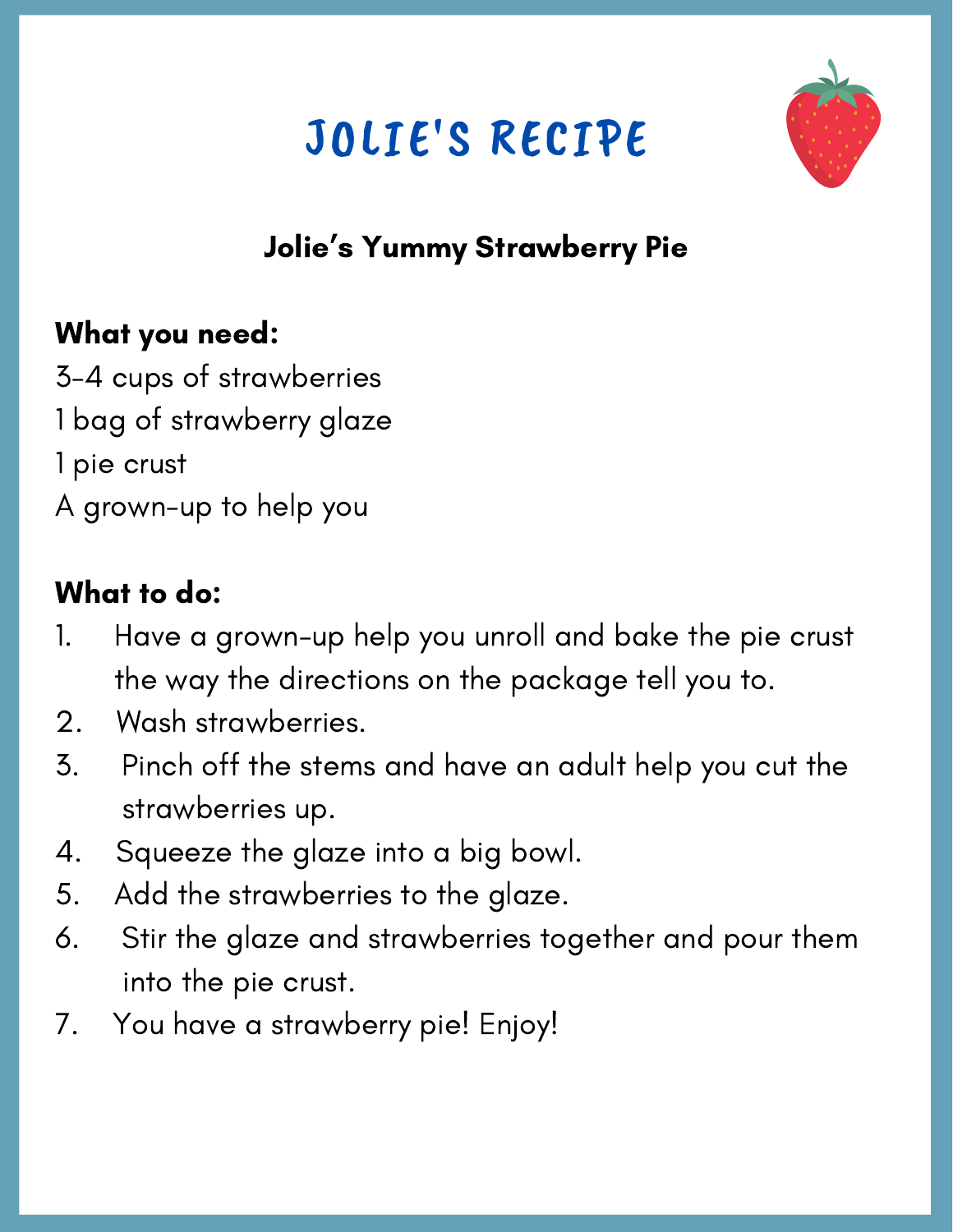## HOW-TO GROW STRAWBERRIES!

- 1. Read I Love Strawberries
- Write each step toward planting and harvesting your own strawberries 2. or how to make your favorite recipe with strawberries.



3. Draw a small picture to go with each step.

| ı.                    |  |
|-----------------------|--|
|                       |  |
|                       |  |
|                       |  |
|                       |  |
|                       |  |
| 2.                    |  |
|                       |  |
|                       |  |
|                       |  |
|                       |  |
| 3                     |  |
|                       |  |
|                       |  |
|                       |  |
|                       |  |
| $\mathcal{H}_{\cdot}$ |  |
|                       |  |
|                       |  |
|                       |  |
|                       |  |
|                       |  |
| 5.                    |  |
|                       |  |
|                       |  |
|                       |  |
|                       |  |
|                       |  |
| 6.                    |  |
|                       |  |
|                       |  |
|                       |  |
|                       |  |